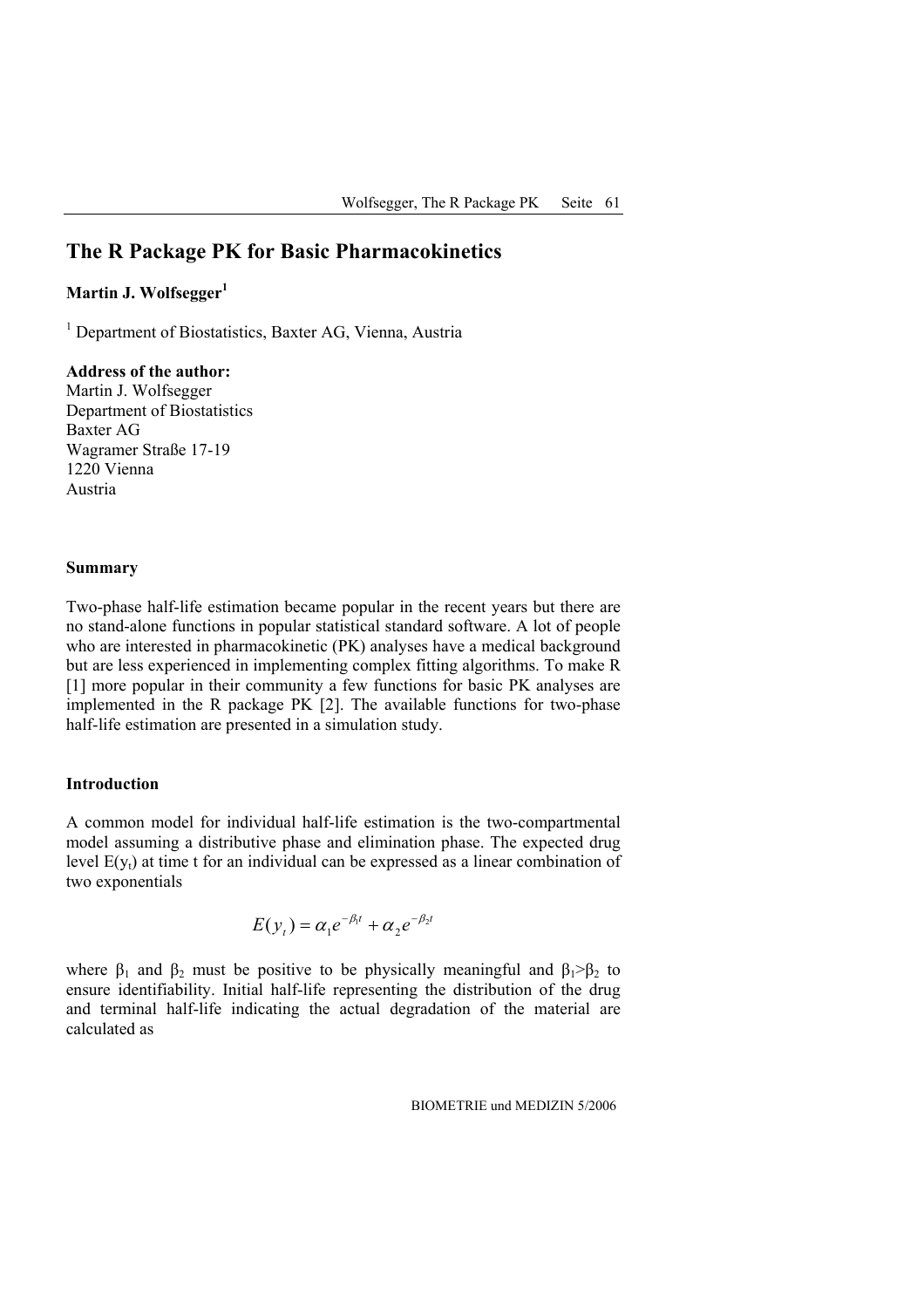$$
t_{1/2;1} = \frac{\log(2)}{\beta_1}
$$
 and  $t_{1/2;2} = \frac{\log(2)}{\beta_2}$ .

A common approach is to use nonlinear fitting with the least squares criteria to estimate  $\alpha_1$ ,  $\beta_1$ ,  $\alpha_2$  and  $\beta_2$ . The estimates obtained by this approach may depend on the fitting algorithms and on the starting values used. Lee et *al.* [3] presented a two-phase linear regression model by fitting two simple ordinary least squares regressions on log-linear transformed data based on the two sets of points  $\{t_1,...,t_i\}$  and  $\{t_{i+1},...,t_n\}$ . The method of Lee results in n-3 sets of two regression lines with requesting at least 2 data points in the terminal phase. The estimates of the two sets of regressions are  $\hat{\alpha}_{k_1}, \hat{\beta}_{k_1}$  and  $\hat{\alpha}_{k_2}, \hat{\beta}_{k_2} \forall k=1,...,n-3$ .

The total sum of squares residuals is determined by

$$
T_{k} = \sum_{j=1}^{i} (\log(y_{j}) - \hat{\alpha}_{k1} - \hat{\beta}_{k1}t_{j})^{2} + \sum_{j=i+1}^{n} (\log(y_{j}) - \hat{\alpha}_{k2} - \hat{\beta}_{k2}t_{j})^{2}
$$

In addition, the simple least squares regression equation for all n points is also calculated with

$$
T_0 = \sum_{j=1}^{n} (\log(y_j) - \hat{\alpha} - \hat{\beta}t_j)^2
$$

If the regression lines for initial and terminal phase do not join in the interval  $[t_i,t_{i+1}]$  (i.e.  $\hat{\gamma} \leq t_i$  or  $\hat{\gamma} \geq t_{i+1}$ ) where

$$
\hat{\gamma} = \frac{\hat{\alpha}_{k1} - \hat{\alpha}_{k2}}{\hat{\beta}_{k2} - \hat{\beta}_{k1}}
$$

then set  $T_k = \infty$ . Among the n-3 regression tuples and the single-phase model, the one with the min(T<sub>k</sub>)  $\forall$  k=0,...,n-3 is used to calculate initial and terminal halflife. If a single-phase model is selected  $(min(T_k)=T_0)$  the half-life so determined can be utilized as both initial and terminal phase half-life.

Bitman [4] presented a simulation study of the Lee method modified to use the least absolute deviations, Huber-M and non-parametric regression and using the sum of squared residuals to select the best tuple of regression lines. For example,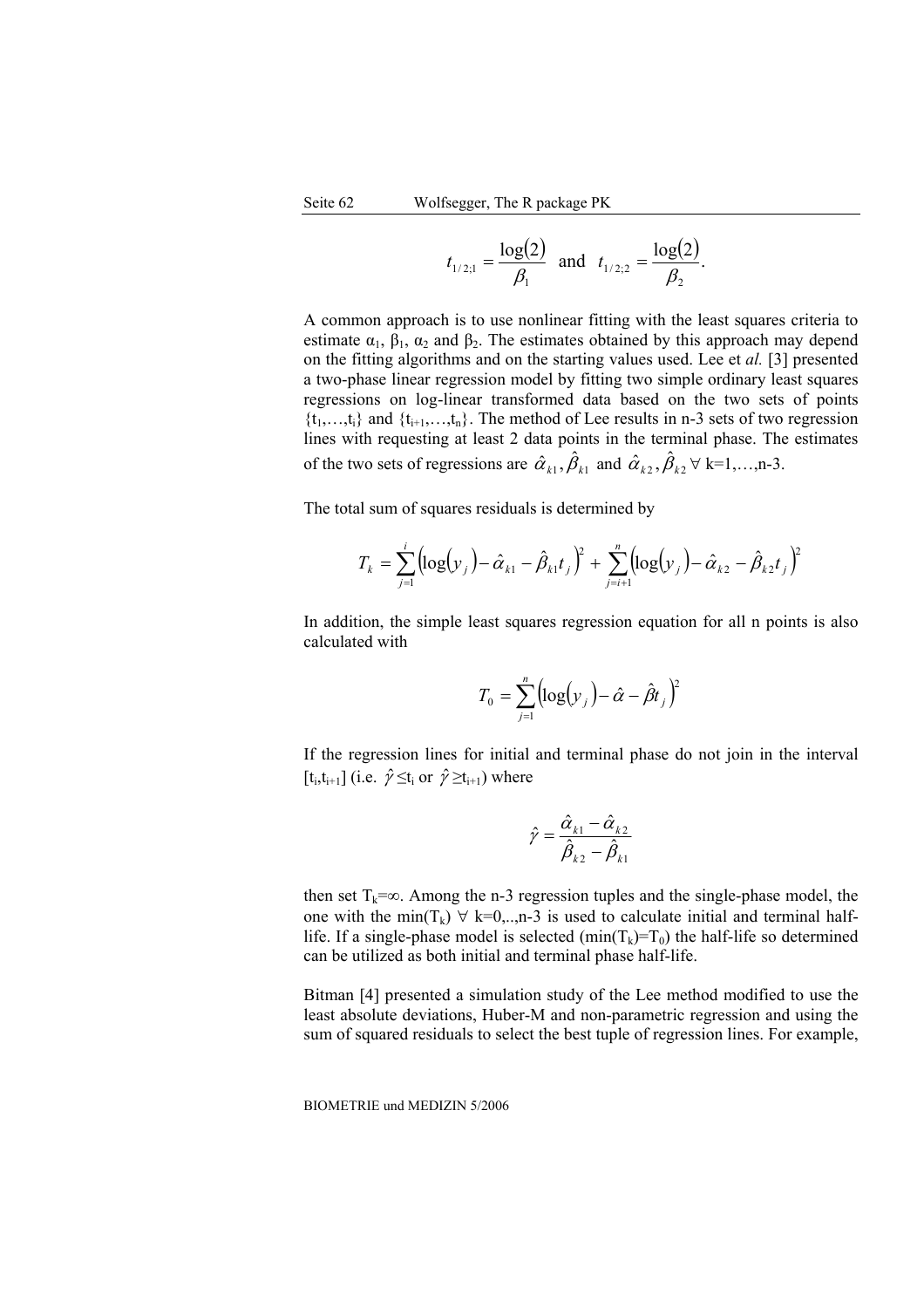using the sum of absolute residuals for estimation of regression lines but using the sum of squared residuals for selection of the best tuple of regressions.

Here, the Lee method is modified for ordinary least squares, least absolute deviations, Huber-M and non-parametric regressions using the same criterion for regression line estimation and selection of the regression tuple. A further modification was to require decreasing regression lines in initial and terminal phases to ensure physiologically meaningful results.

#### **Methods Compared**

1. Biexponential model as implemented in R function SSbiexp (package stats) using estimates for  $\beta_1$  and  $\beta_2$  obtained by

```
exp(coef(nls(cone~SSbiexp(time, al, bl, a2, b2))) [c(2,4)]).
```
where the maximum and the minimum of the two estimates obtained by the above function call were used as  $\beta_1$  and  $\beta_2$ , respectively.

2. Biexponential model (Biexp) fitted by the least squares criteria using the Nelder-Mead algorithm as implemented in R function optim with the parameterization

$$
E(yt) = \alpha_1 e^{-(\exp(\beta_2') + \exp(\delta))t} + \alpha_2 e^{-(\exp(\beta_2'))t}
$$

where  $\beta_2 = \exp(\beta_2)$  and  $\beta_1 = \exp(\beta_2') + \exp(\delta)$  to ensure  $\beta_1 > \beta_2 > 0$ . Curve peeling as suggested in Foss [5] is used to get start values for nonlinear model fitting. When no adequate start values (i.e.  $\beta_1 \leq \beta_2 \leq 0$ ) are determined by curve peeling, a single exponential model is fitted with start values obtained from an OLS regression on natural log transformed values

$$
E(\mathcal{Y}_t) = \alpha e^{-(\exp(\beta^t))t}
$$

where  $\beta = \exp(\beta')$  to ensure  $\beta > 0$ . The half-life so determined can be utilized as both initial and terminal phase half-life.

3. Lee method using the ordinary least squares (OLS) regression to estimate regression lines with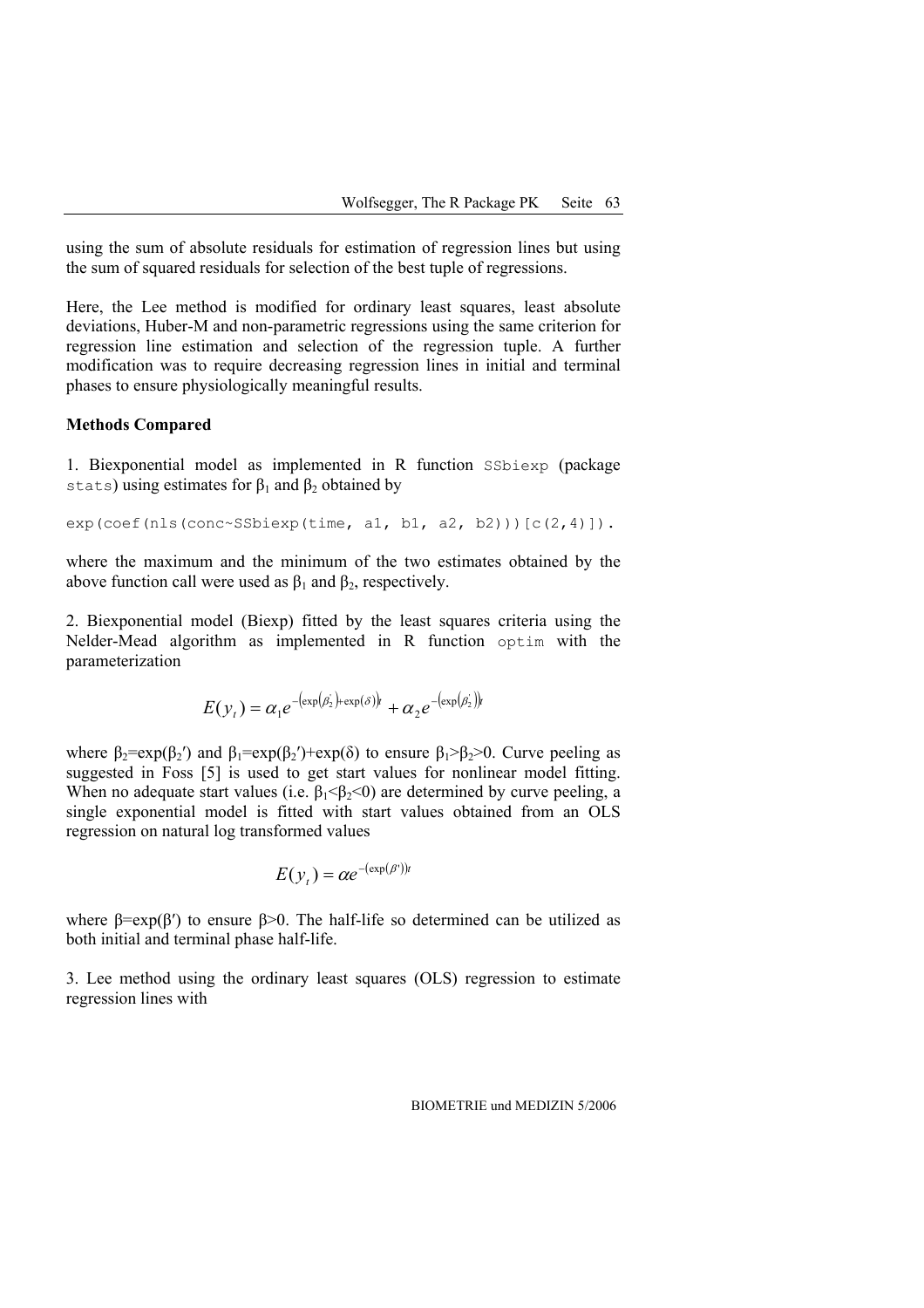$$
T_k = \sum_{j=1}^i e_j^2 + \sum_{j=i+1}^n e_j^2
$$
 and  $T_0 = \sum_{j=1}^n e_j^2$ .

4. Lee method using the least absolute deviations (LAD) regression to estimate regression lines with

$$
T_k = \sum_{j=1}^i |e_j| + \sum_{j=i+1}^n |e_j|
$$
 and  $T_0 = \sum_{j=1}^n |e_j|$ .

5. Lee method using Huber-M regression (Huber-M) to estimate regression lines with

$$
T_k = \sum_{j=1}^i \rho(e_j) + \sum_{j=i+1}^n \rho(e_j)
$$
 and  $T_0 = \sum_{j=1}^n \rho(e_j)$ 

where

$$
\rho(e) = \begin{cases} e^2 & -k \le e \le k \\ 2k|e|-k^2 & e < -k \text{ or } k < e \end{cases}
$$

Huber M-estimates were calculated by non-linear estimation using the Nelder-Mead algorithm as implemented in the R function optim, where OLS regression parameters were used as starting values. The function that was minimized involved  $k = 1.5*1.483*MAD$ , where MAD was defined as the median of absolute deviation of residuals obtained by a least absolute deviation (LAD) regression based on the observed data. The initial value of MAD was used and not updated during iterations as recommended by Holland and Welsch [6].

6. Lee method using non-parametric (NPR) regression as suggested in Birkes and Dodge [7] to estimate regression lines with

$$
T_k = \sum_{j=1}^{i} rank(e_j) - \frac{i+1}{2}e_j + \sum_{j=i+1}^{n} rank(e_j) - \frac{n-i+2}{2}e_j
$$
  
and 
$$
T_0 = \sum_{j=1}^{n} rank(e_j) - \frac{i+1}{2}e_j
$$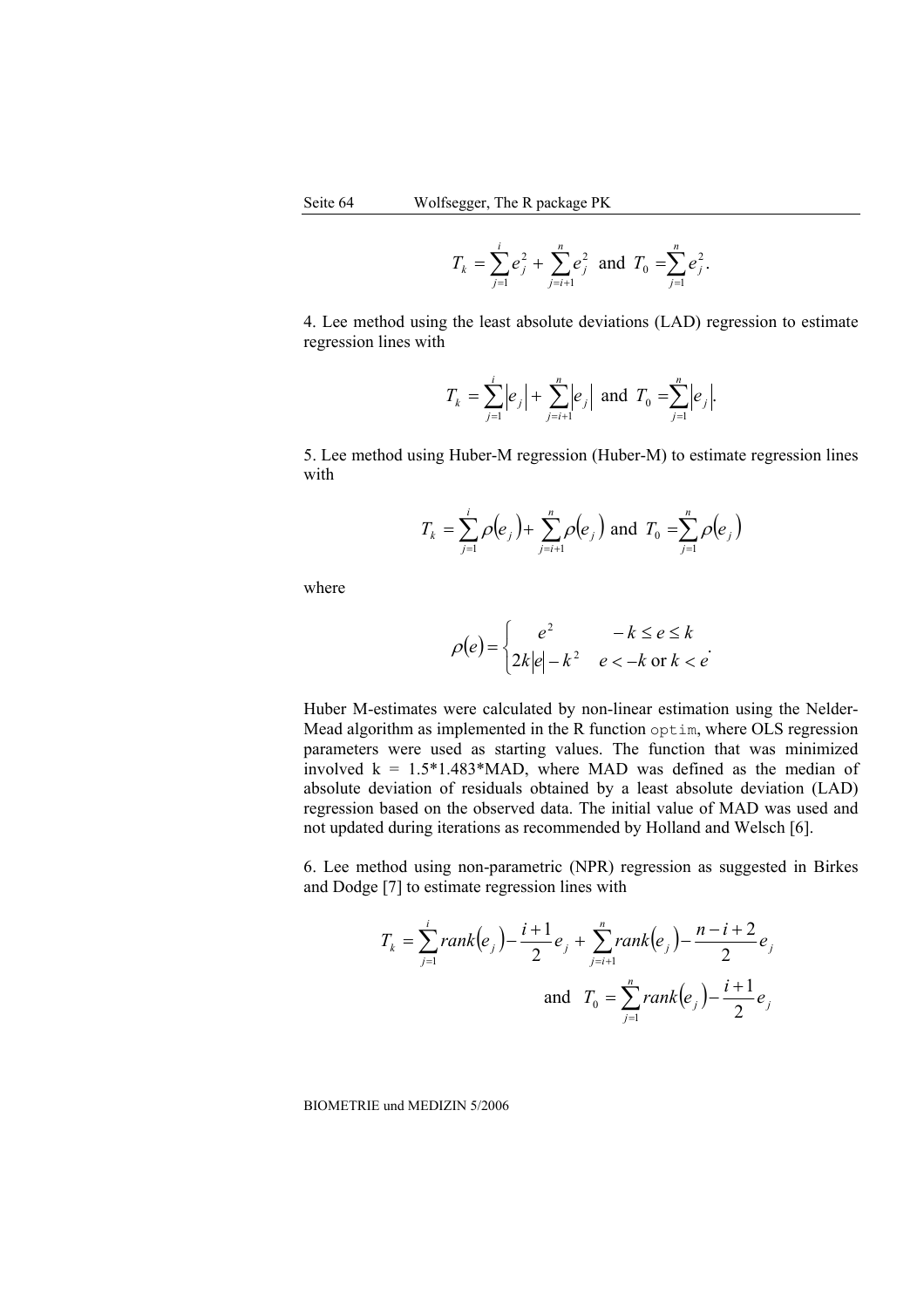7. Biexponential model fitted on the log-scale (LogBiexp) using R function nls (package stats) and using the procedure presented in [5] to get start values for non-linear fitting. Estimates for  $β_1$  and  $β_2$  were obtained by

```
\cosh(\text{nls}(\text{log}(\text{conc}) \sim \text{log}(\text{al*exp}(-\text{bl*time})) + \text{a2*exp}(\text{-b2*time})),start=start, control=nls.control(maxiter=1000))).
```
The maximum and the minimum of the two estimates obtained by the above function call were used as  $β_1$  and  $β_2$ , respectively.

#### **Simulations**

Test data were generated under assumption of  $log-normal$  distributed  $v_i$ 's, which is a plausible statistical distribution for drug levels. Drug levels in blood cannot be negative, while the upper end is open leading to a non-symmetrical distribution. A discussion on the distribution of drug levels including more complex error distributions can be found in [8]. The following two models were used for simulations

1. 
$$
\alpha_1=50
$$
,  $\beta_1=1/1$ ,  $\alpha_2=4$  and  $\beta_2=1/10$   
2.  $\alpha_1=50$ ,  $\beta_1=1/4$ ,  $\alpha_2=4$  and  $\beta_2=1/8$ .

Within each simulation run, theoretical half-life of initial and terminal phases were determined after uniformly random variation of parameters  $(\alpha_1, \beta_1, \alpha_2, \beta_2)$ and time points  $(0, 1/2, 1, 3, 6, 12, 18, 24, 32, 48)$  by  $\pm 20\%$ . Theoretical concentrations  $E(y_t)$  were varied by

$$
y_t = E(y_t)e^{\varepsilon_t} = e^{\log(E(y_t))+\varepsilon_t}
$$

where  $\varepsilon_t$  is a normal distributed error with  $E(\varepsilon_t) = -V(\varepsilon_t)/2$  and  $V(\varepsilon_t) = (0.1^2) \log^2(E(y_t))$ resulting in unbiased log-normal distributed  $y_t$  with identical per time point variability of 10% (on the log-scale). With a probability w, theoretical concentrations were contaminated by a cauchy distributed  $\varepsilon_t$  with 0 as location and  $V(\epsilon_t)$  as scale parameter. The following deviation

$$
c = \left(\frac{\log(2)}{\beta_1} - \frac{\log(2)}{\hat{\beta}_1}\right)^2 + \left(\frac{\log(2)}{\beta_2} - \frac{\log(2)}{\hat{\beta}_2}\right)^2
$$

between theoretical and estimated parameters was calculated within each simulation run and probability of contamination. The percentage of simulation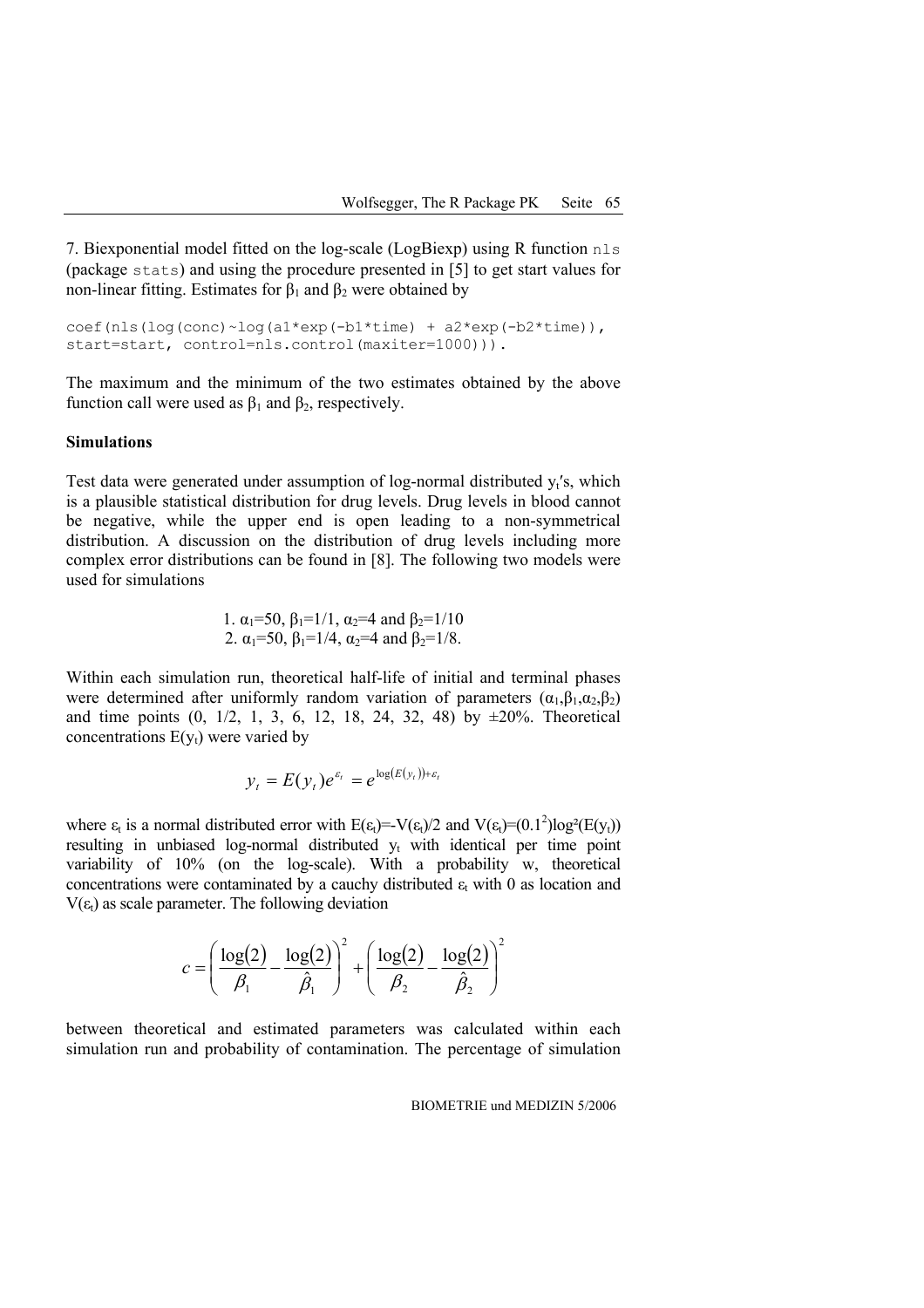runs in which a specific method achieved min(c) was reported. Simulations were performed with 1000 simulation runs per probability of contamination.

#### **Results**

Table 1 Proportion of Simulation runs a Specific Method Achieved min(c)

|                |       | <b>Method</b>  |              |            |       |         |            |          |  |  |
|----------------|-------|----------------|--------------|------------|-------|---------|------------|----------|--|--|
| <b>Model</b>   | W     | <b>SSbiexp</b> | <b>Biexp</b> | <b>OLS</b> | LAD   | Huber-M | <b>NPR</b> | LogBiexp |  |  |
| $\mathbf{1}$   | $0\%$ | 0.011          | 0.015        | 0.109      | 0.184 | 0.070   | 0.117      | 0.516    |  |  |
|                | 10%   | 0.011          | 0.010        | 0.102      | 0.174 | 0.073   | 0.124      | 0.528    |  |  |
|                | 20%   | 0.019          | 0.008        | 0.087      | 0.214 | 0.100   | 0.110      | 0.488    |  |  |
|                | 30%   | 0.013          | 0.014        | 0.100      | 0.204 | 0.090   | 0.145      | 0.467    |  |  |
|                | 40%   | 0.012          | 0.007        | 0.081      | 0.217 | 0.101   | 0.141      | 0.467    |  |  |
|                | 50%   | 0.015          | 0.017        | 0.084      | 0.219 | 0.103   | 0.125      | 0.459    |  |  |
|                | 75%   | 0.019          | 0.008        | 0.071      | 0.234 | 0.101   | 0.155      | 0.443    |  |  |
| $\overline{2}$ | $0\%$ | 0.010          | 0.022        | 0.228      | 0.301 | 0.132   | 0.173      | 0.200    |  |  |
|                | 10%   | 0.008          | 0.023        | 0.217      | 0.300 | 0.144   | 0.170      | 0.208    |  |  |
|                | 20%   | 0.012          | 0.027        | 0.227      | 0.281 | 0.132   | 0.169      | 0.206    |  |  |
|                | 30%   | 0.007          | 0.030        | 0.201      | 0.287 | 0.171   | 0.168      | 0.195    |  |  |
|                | 40%   | 0.010          | 0.025        | 0.168      | 0.307 | 0.155   | 0.189      | 0.214    |  |  |
|                | 50%   | 0.010          | 0.021        | 0.193      | 0.307 | 0.136   | 0.175      | 0.213    |  |  |
|                | 75%   | 0.010          | 0.018        | 0.162      | 0.314 | 0.176   | 0.201      | 0.195    |  |  |

The proportion of simulation runs in which a specific method achieved min(c) is summarized in table 1. Method 1 and 2 were inferior in terms of min(c). Both methods work well under assumption of normal distributed drug levels with identical variances for each time point.

The LogBiexp method showed best results for model 1 followed by the Lee method using LAD regression for all rates of contamination.

Using the specifications of model 2, the Lee method using LAD regression was superior in terms of min(c). The second best method was the Lee method using OLS regression followed by the LogBiexp method for low contaminated data. For higher contaminated data, the LogBiexp method was better than the Lee method using OLS regression. For w=75% the Lee method using NPR regression was superior to the LogBiexp method.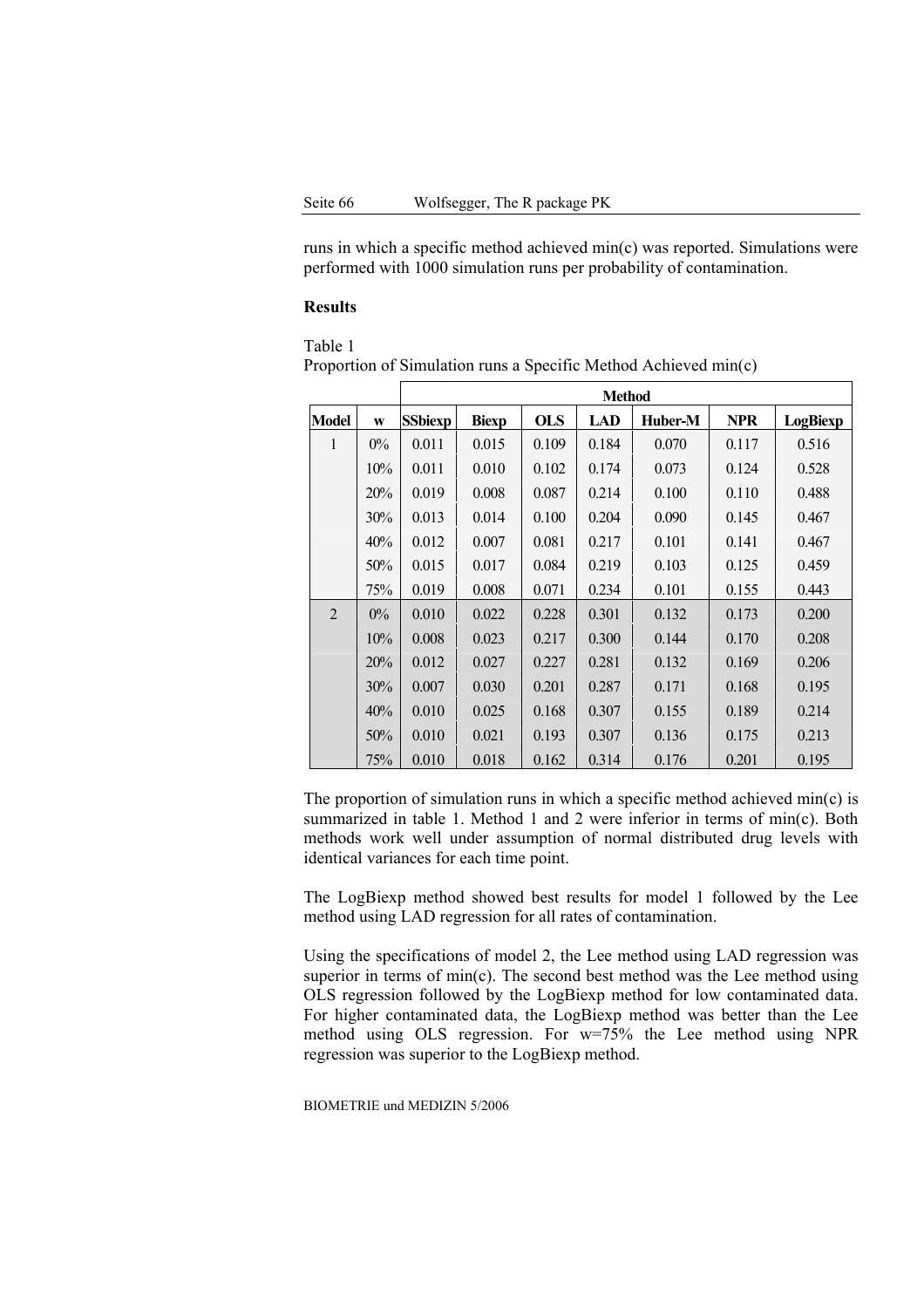The sub optimal performance of the LogBiexp method under specifications of model 2 (very small difference between initial and terminal half-life) may be due to convergence issues of the non-linear fitting approach. Table 2 presents the proportions of simulation runs where the LogBiexp method did not converge. Under non-contaminated  $(w=0)$  conditions the LogBiexp method did not converge in 0.3% and in 43% for model 1 and 2, respectively. Under highcontaminated ( $w=75\%$ ) conditions the LogBiexp method did not converge in 5% and in 46% for model 1 and 2, respectively.

Table 2

|              | Percentage of contamination |       |       |       |       |       |       |  |  |  |
|--------------|-----------------------------|-------|-------|-------|-------|-------|-------|--|--|--|
| <b>Model</b> | $0\%$                       | 10%   | 20%   | 30%   | 40%   | 50%   | 75%   |  |  |  |
|              | 0.003                       | 0.009 | 0.014 | 0.017 | 0.030 | 0.030 | 0.048 |  |  |  |

2 0.429 0.442 0.440 0.425 0.448 0.428 0.455

Proportion of Simulation runs Without Convergence of Method LogBiexp

## **Discussion and Conclusion**

In summary, the non-convergence of the LogBiexp method in a high percentage of simulation runs under specification of model 2 is a disadvantage in practical medical research as the complete method has to be specified in advance. In case of non-convergence in face of the actual data analysis, a posterior change of the statistical methodology is necessary (e.g. using a different approach to get start values like grid search algorithms).

To avoid a possible posterior change of the statistical analysis which may make the results less convincing to regulatory authorities, the Lee method using LAD regression can be considered as a good alternative for two-phase half-life estimation under log-normal distributed concentrations.

## **References**

[1] R Development Core Team. R: A language and environment for statistical computing. R Foundation for Statistical Computing, Vienna, Austria, 2005. ISBN 3-900051-07-0; URL: http://www.R-project.org.

[2] Wolfsegger MJ, Jaki T. PK: Basic pharmacokinetics. R package version 0.03, 2005.

[3] Lee ML, Poon W-Y, Kingdon HS. A two-phase linear regression model for biologic half-life data. J. Lab. Clin. Med 1990, 115:745–748.